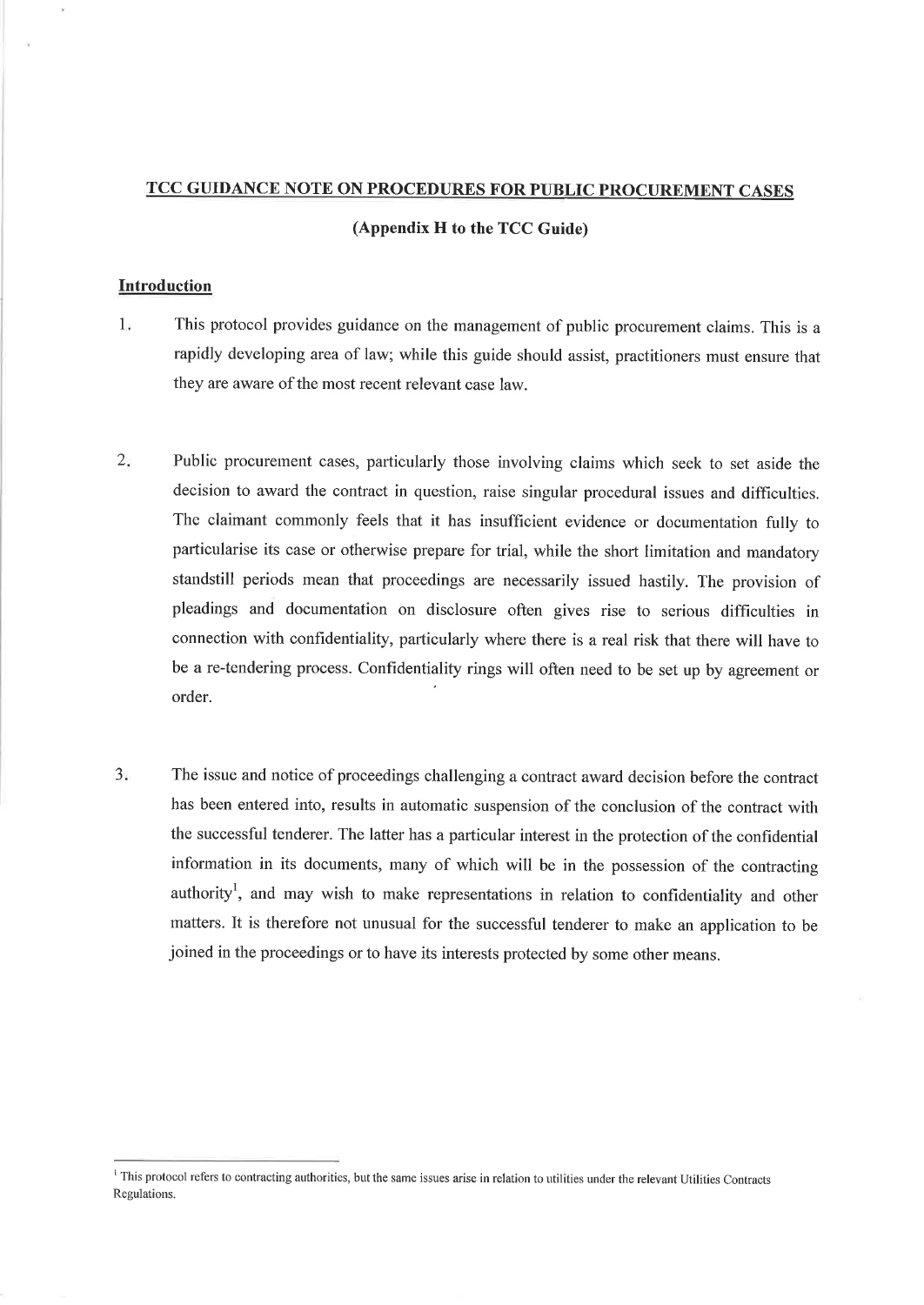#### Pre-Action Process and ADR

- 4. Given the short limitation period, the time for any pre-action process is limited. As the mandatory standstill period is only 10 days, a potential claimant may need to commence proceedings without delay to obtain automatic suspension of the award of the contract. Whilst a claimant is not bound to comply with the Protocol, it aims to enable parties to settle the issues between them without the need to start proceedings, by encouraging the parties to exchange information about the claim, and to consider using Alternative Dispute Resolution (ADR) to resolve cases before or during proceedings. Litigation should always be a last resoft. Therefore, to the extent that this is practical and does not make it unreasonably difficult to issue and serve proceedings within the limitation period, the parties are encouraged to use a pre-action process.
- 5 The pre-action process which is recommended is as follows:
	- (l) The potential clairnant will send a letter before claim to the contracting authority. This should identify the procurement process to which the claim relates; the grounds then known for the claim (both factual and legal); any information sought from the authority; the remedy required, and any request for an extension of the standstill period and/or a request not to enter into the contract for a specific period of time and/or not to do so without a specified period of notice to the potential claimant. The letter should propose an appropriate, short, time limit for a response.
	- (2) The authority should promptly acknowledge receipt of the letter before claim, notiff its solicitors' details and (if requested) indicate whether the standstill period will be extended and if so, by how long. The authority should then provide any information to which the claimant may be entitled as soon as possible, and send a substantive response within the timescale proposed by the claimant, or as soon as practical thereafter.
	- (3) Having exchanged correspondence and information, the parties should continue to make appropriate and proportionate efforts to resolve the dispute without the need to commence proceedings.
- The parties should act co-operatively and reasonably in dealing with all aspects of the litigation, including requests for extensions of time, taking into account the expiry of the 6.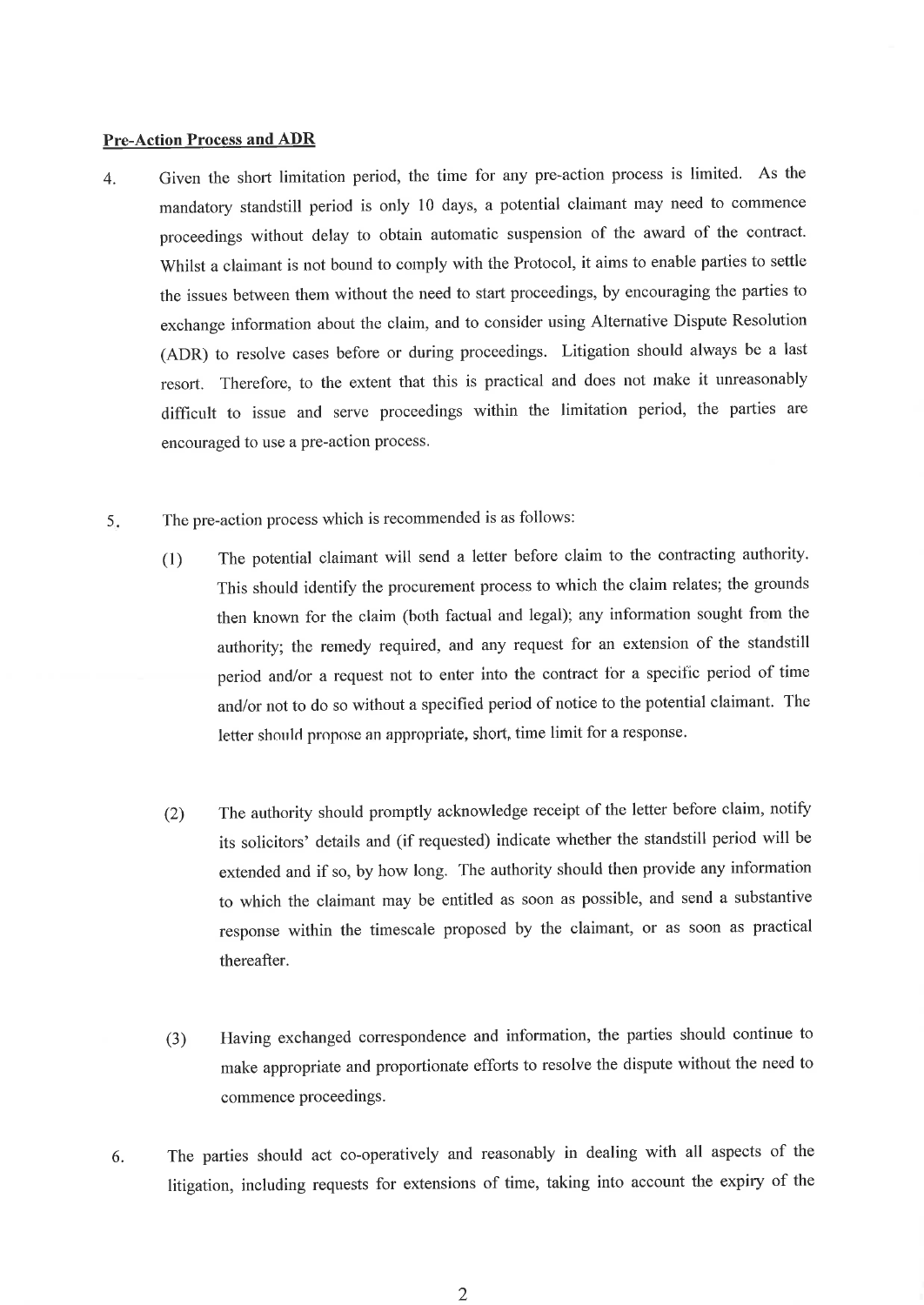standstill period and/or any limitation periods. The parties should also act co-operatively and reasonably in dealing with all aspects of the litigation, including amendments following further disclosure.

- 7 The parties should also act reasonably and proportionately in providing one another with information, taking into account any genuine concerns with regard to confidentiality, whether their own, or those of third parties. The parties should consider the use of confidentiality rings and undertakings to support resolution of the dispute prior to the issue of proceedings (as to confidentiality rings and undertakings see below). The aim should be to avoid the need to issue proceedings simply to obtain early specific disclosure. The authority is strongly encouraged to disclose the key decision materials at an early stage where relevant to the complaint made<sup>2</sup>.
- ADR processes are encouraged, both before and during proceedings. The Court may order <sup>a</sup> stay of proceedings, direct a window in the timetable leading up to trial to enable mediation or other ADR to take place, or make an ADR order in the terms of Appendix E (see paragraph 7.3.2) particularly if (due to the claim being or becoming limited to damages) there is less urgency in fixing an early trial date. 8

#### Institution of Proceedinss

# Service of the Claim Form

The Claim Form must be served on the Defendant within 7 days after the date of issue, the first day of the 7 being the day following the day on which the Court seals the Claim Form: accordingly, a claim form issued on Wednesday must be served no later than the following Wednesday. "Service" for the purposes of the regulations requires the claimant to complete the step constituting service under CPR 7.5(1) within 7 days of issuing the Claim Form<sup>3</sup>.  $9<sub>1</sub>$ 

## Service of the Particulars of Claim

10. Parties should be aware of the provisions of CPR 7.4 (1) and (2). CPR 7.4 (2) requires that the Particulars of Claim be served no later than the latest time for serving the Claim Form.

 $2$  Roche Diagnostics Limited v the Mid Yorkshire Hospitals NHS Trust [2013] EWHC 933

 $3$  Heron Bros, Ltd. V Central Bedfordshire Borough Council [2015] EWHC 604 (TCC)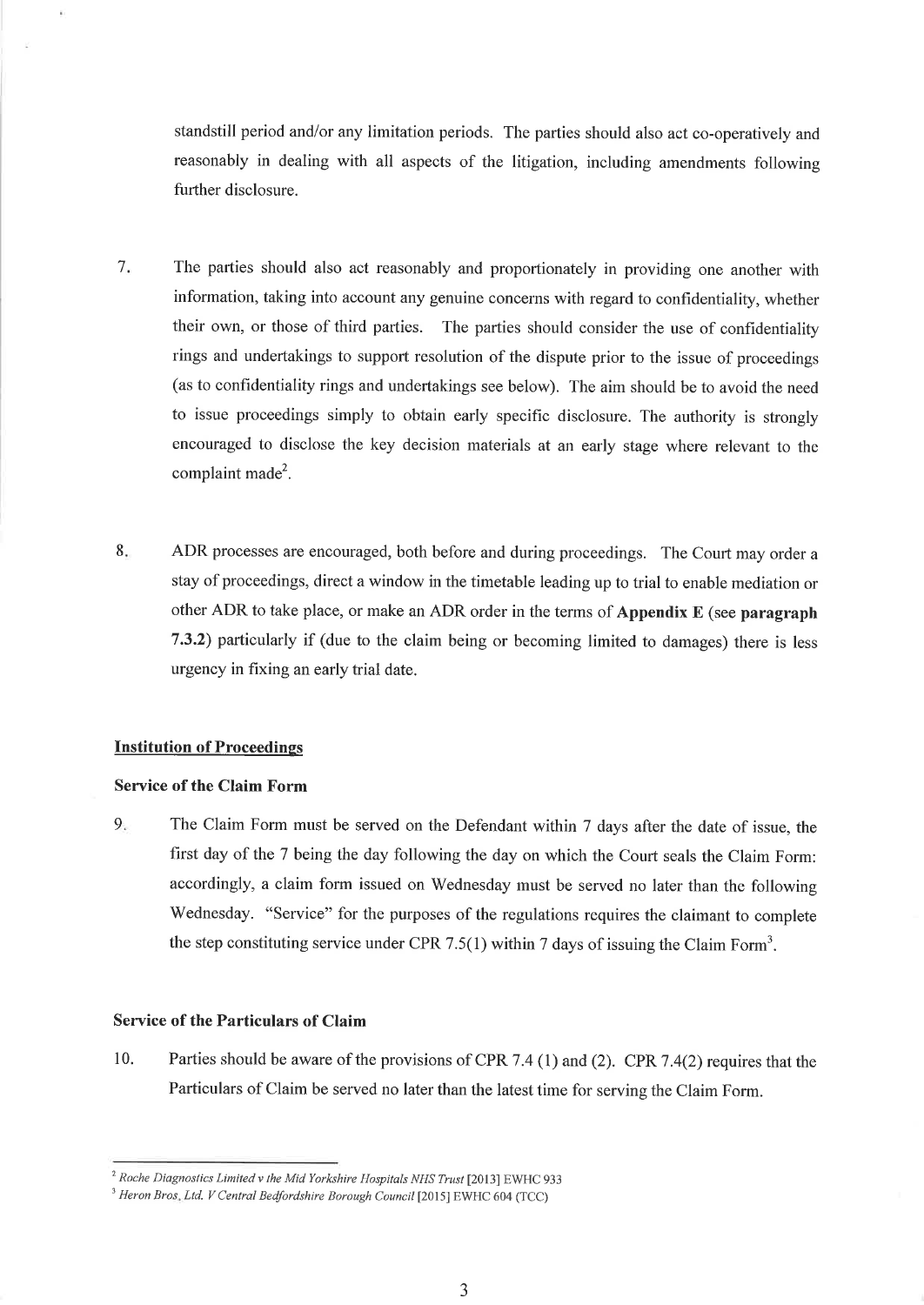11. If the Particulars of Claim (or other pleadings) contain confidential information, the party serving the pleading should lodge with the Court (a) a non-confidential version of the pleading redacted so as to preserve confidential information and (b) an unredacted version rnarked as confidential and sealed in an envelope also marked as confidential and seek an order by letter, copied to the other party and any relevant third parties, that the access to the Court file be restricted. Wherever possible, confidential information should be contained in <sup>a</sup> self-contained schedule or annex. Where a pleading is served electronically, the party serving it should ensure that redaction is effective and should give consideration to methods of protecting confidentiality, such as password protection. The continued arrangements to protect confidentiality should be addressed at the first CMC pursuant to paragraph22 below.

#### Judicial Review

- 12. Sometimes claimants find it necessary to bring proceedings for Judicial Review in the Administrative Court as well as issuing a claim under the Regulations in the TCC. This usually happens where the claimant's right to bring a claim under the Regulations is or may be disputed, but there may be other reasons.
- 13. Where this happens the claim for Judicial Review will, unless otherwise ordered by the Judge in Charge of either the Administrative Court or the TCC, be heard and case managed together with the related claim in the TCC before a TCC judge who is also a designated judge of the Administrative Court.
- 14. In this situation claimants are to take the following steps:
	- (1) At the time of issuing the claim form in the Administrative Court the claimant's solicitors are to write to the Administrative Court Offrce, with a copy to the Judges in Charge of both the Administrative Court and the TCC, to request that the claim be heard alongside the related claim in the TCC.
	- (2) The letter is to be clearly marked

''URGENT REQUEST FOR THE IIEARING OF A PUBLIC PROCUREMENT CLAIM BY A JUDGE OF THE TCC WHO IS A DESIGNATED JUDGE OF THE ADMINISTRATTVE COURT''

(3) If they are not notified within 3 days of the issue of the claim form that the papers will be transferred to the TCC, the claimant's solicitors should contact the Administrative Court Office and thereafter keep the TCC informed of the position.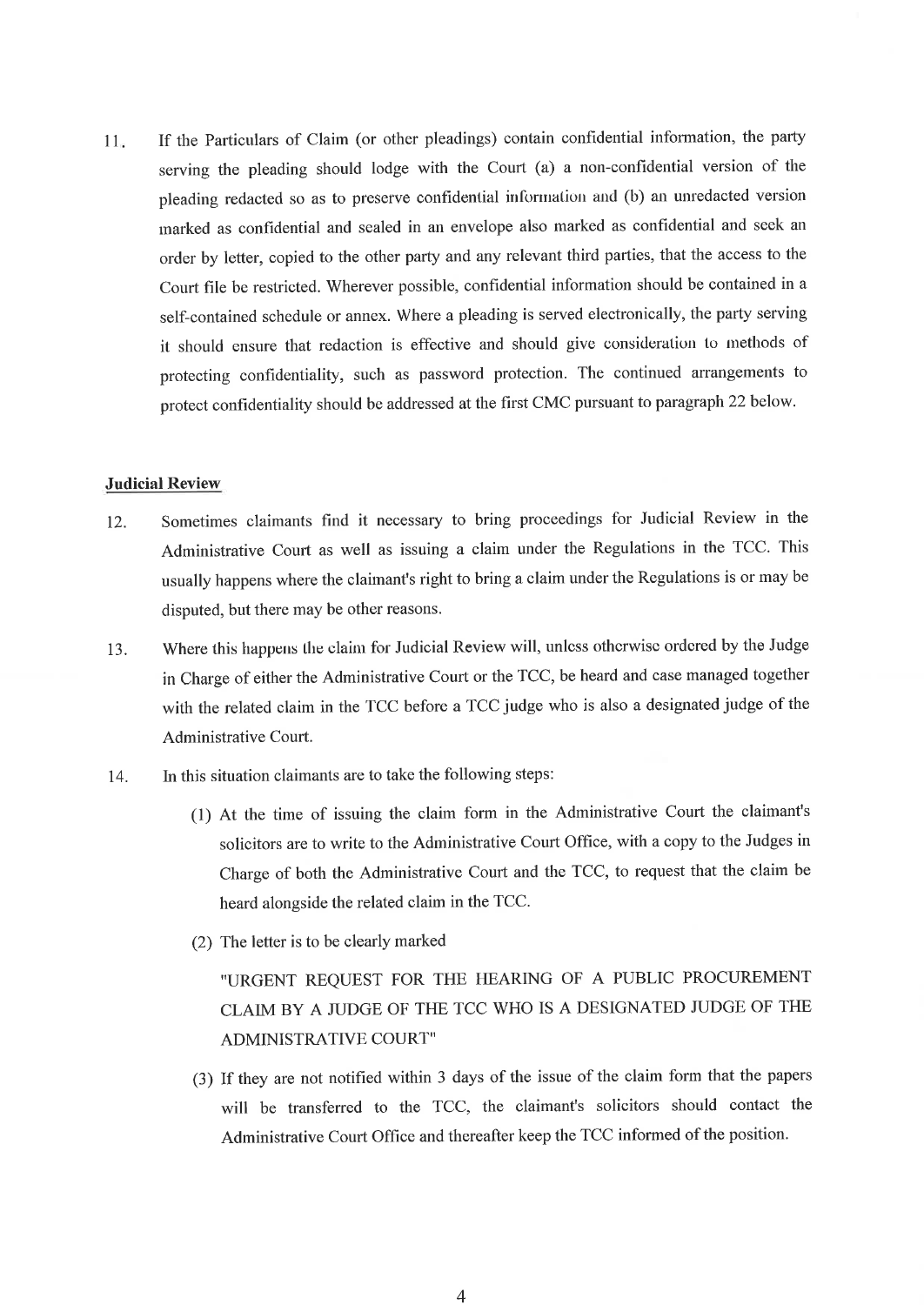- $15<sub>ii</sub>$ This procedure is to apply only when claim forms are issued by the same claimant against the same defendant in both the Administrative Court and the TCC almost simultaneously (in other words, within 48 hours of each other, excluding non-working days).
- 16. When the papers are transferred to the TCC by the Administrative Court Office the Judge in Charge of the TCC will review the papers imrnediately to ensure that it is appropriate for the two claims to be case managed and/or heard together by a judge of the Administrative Court who is also a judge of the TCC.
- $17.$ The Judge in Charge of the TCC will then notify the claimants and the Administrative Court Office whether or not both claims should proceed in the TCC. If it appears that the claim for Judicial Review should not be heard by a judge of the TCC, the Judge in Charge of the TCC will, after consultation with the Judge in Charge of the Administrative Court, transfer the case back to the Administrative Court and give his/her reasons for doing so.
- 18. If it is directed that the claim for Judicial Review should be heard by a judge of the TCC, the Judge in Charge of the TCC will ensure that the application for permission to apply for Judicial Review is determined at the earliest opportunity by a judge of the TCC who is also <sup>a</sup> designated judge of the Administrative Court.
- 19. If permission is granted, the claim will be case managed and heard by a TCC judge who is <sup>a</sup> designated judge of the Administrative Court, save that routine directions may, if it is appropriate and expedient to do so, be given by a judge of the TCC who is not a designated charge of the Administrative Court.
- 20. At all stages of the proceedings the titles of all documents filed in the JR proceedings are to bear the Administrative Court title and case number and are to state that the claim is being heard and managed together with TCC Case No HT-[]-[].

# **CMC**

 $21.$ An early CMC may be appropriate, so that the Court may assess the urgency and fix appropriate dates for trial, specific anticipated applications (such as applications for lifting the statutory suspension, or applications for specifîc disclosure or expedited trial) and other stages of trial or other matters such as disclosure, witness statements and expert reports (the deployment of expert evidence will require clear justification). Either party may request the Court to fix the first CMC and the Court will endeavour to accommodate such requests.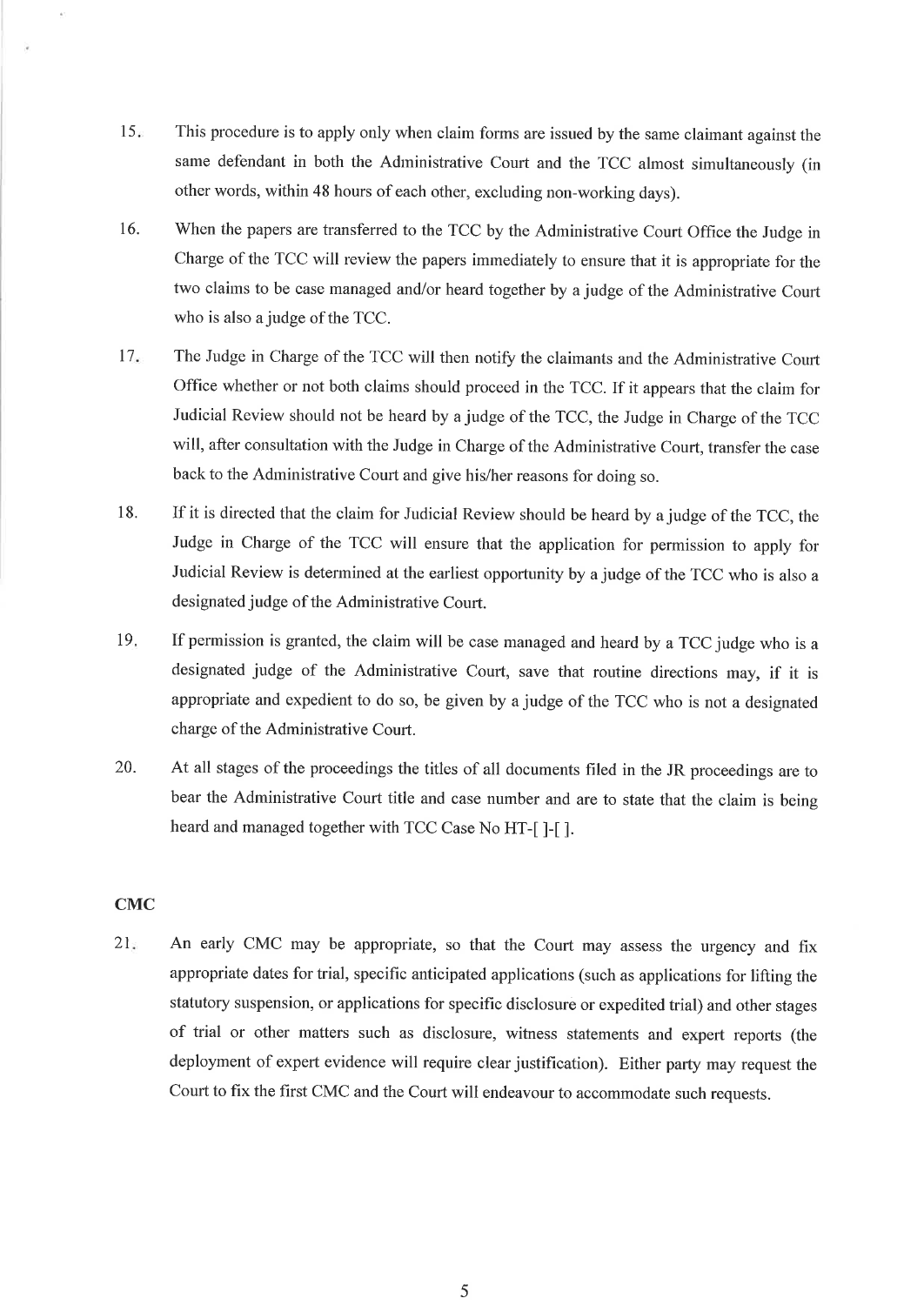22. The parties should be aware of the pilot scheme for Shorter and Flexible Trial Procedures and Practice Direction 51N and to address their minds to the question of whether either scheme might be appropriate for their case. These issues should be addressed at the first CMC.

# Cost budgeting

23. The provisions in the CPR about preparation of costs budgets (CPR Part 3.13 and Praotice Direction 3E) and electronic disclosure (Practice Direction 31B) apply. However, if there is unceftainty as to the course the proceedings may take so that it is not possible to prepare <sup>a</sup> realistic costs budget, or if the speed at which proceedings are being pursued is such that there is insufficient time for the parties to prepare and file sensible costs budgets or to take the steps required in connection with clcctronic disclosure in time for the CMC fixed by the Court, it is recommended that the claimant apply to the Court in writing, either before or at the sarne time as applying to fix the CMC, for an urgent order that the parties do not have to serve costs budgets 7 days before the CMC or dis-applying the provisions of 3IBPD.4 in relation to disclosure of electronic documents. Unless one party objects, the Court will deal with such applications on paper.

## Specific and Early Disclosure

- 24. Early disclosure may be justified to enable the claimant to plead its case properly or to secure finalised pleadings if and when expedited trials are ordered.
- 25. Contracting authorities are encouraged to provide their key decision making materials at a very early stage of proceedings or during any pre-action correspondence. This may include the documentation refered to in Regulation 84 of the Public Contracts Regulations 2015 ("the 2015 Regulations").
- 26. The question of disclosure will be considered at the first CMC. Applications which are likely to be contested should be brought on promptly; early hearings can be fixed if required. The parties' attention is drawn to the general provisions on disclosure in this Guide at Section 11 and to the protocol for e-disclosure prepared by TeCSA of 9 January 2015.

## Confidentiality generally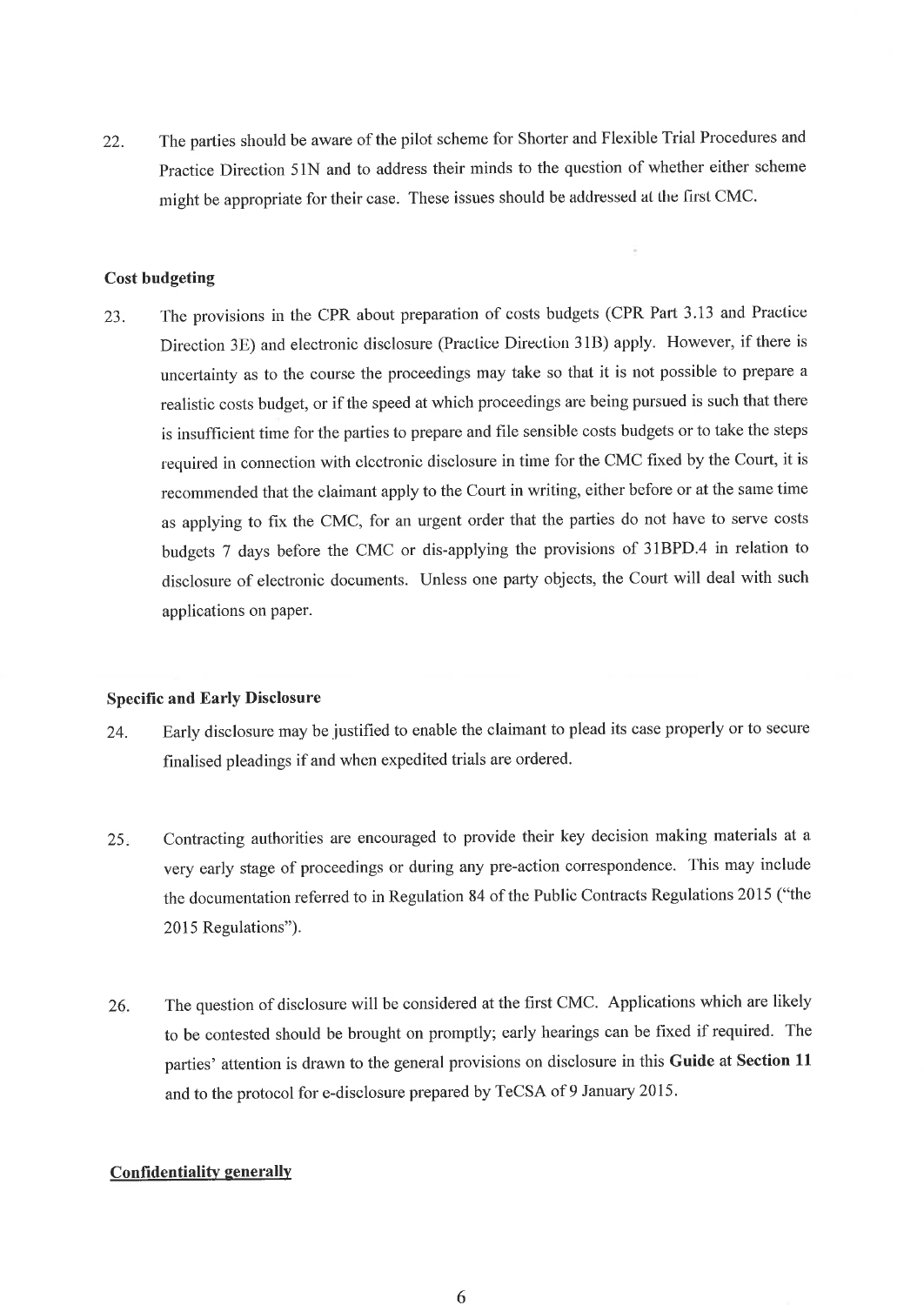- 27. Public procurement claims frequently involve the disclosure of, and reliance upon, confidential information. Confidentiality is not a bar to disclosure.<sup>4</sup> However, the need to protect confidential information needs to be balanced by the basic principle of open justice. Managing the use of confidential information in the proceedings tends to increase both the cost and complexity of the litigation. The Court will seek to manage the proceedings so that confidentiality is protected where genuinely necessary but ensuring that the issue of confidentiality does not give rise to unnecessary cost or complexity. Assertions of confidentiality should only be made where properly warranted.
- 28. Once a case has been allocated to a particular TCC judge, papers and communications, particularly those which are to be treated as confidential, should generally be passed through the relevant Judge's Clerk to limit the risk of inadvertent disclosure.
- 29 Papers delivered to and communications with the Court and the Judge's Clerk should be marked as "Confidential" if they are confidential.
- 30. It is recommended that documents containing confidential material are provided on coloured paper so that their confidential status is immediately apparent (practitioners are asked to take care that the print remains legible when printed on a coloured background). Where relevant, the level of confidentiality should be identified either by a stamp or mark (e.g. "Confidential  $1<sup>st</sup>$  Tier"<sup>5</sup>) or by a particular colour of paper.
- 3l Where necessary to protect confidential information the Court may, if requested, make an order restricting inspection of the Court files. Requests to restrict inspection should only be made where necessary. Any member of the public may seek an order from the Court varying any such restrictions. Consideration should be given to providing appropriately redacted pleadings for the Court file so as to permit public access to them. As to the management of confidential information in pleadings generally, see paragraph l1 above.

<sup>&</sup>lt;sup>4</sup> Science Research Council v Nasse [1980] AC 1028.

 $<sup>5</sup>$  As to the use of tiers in confidentiality rings see paragraphs 41 and 42</sup>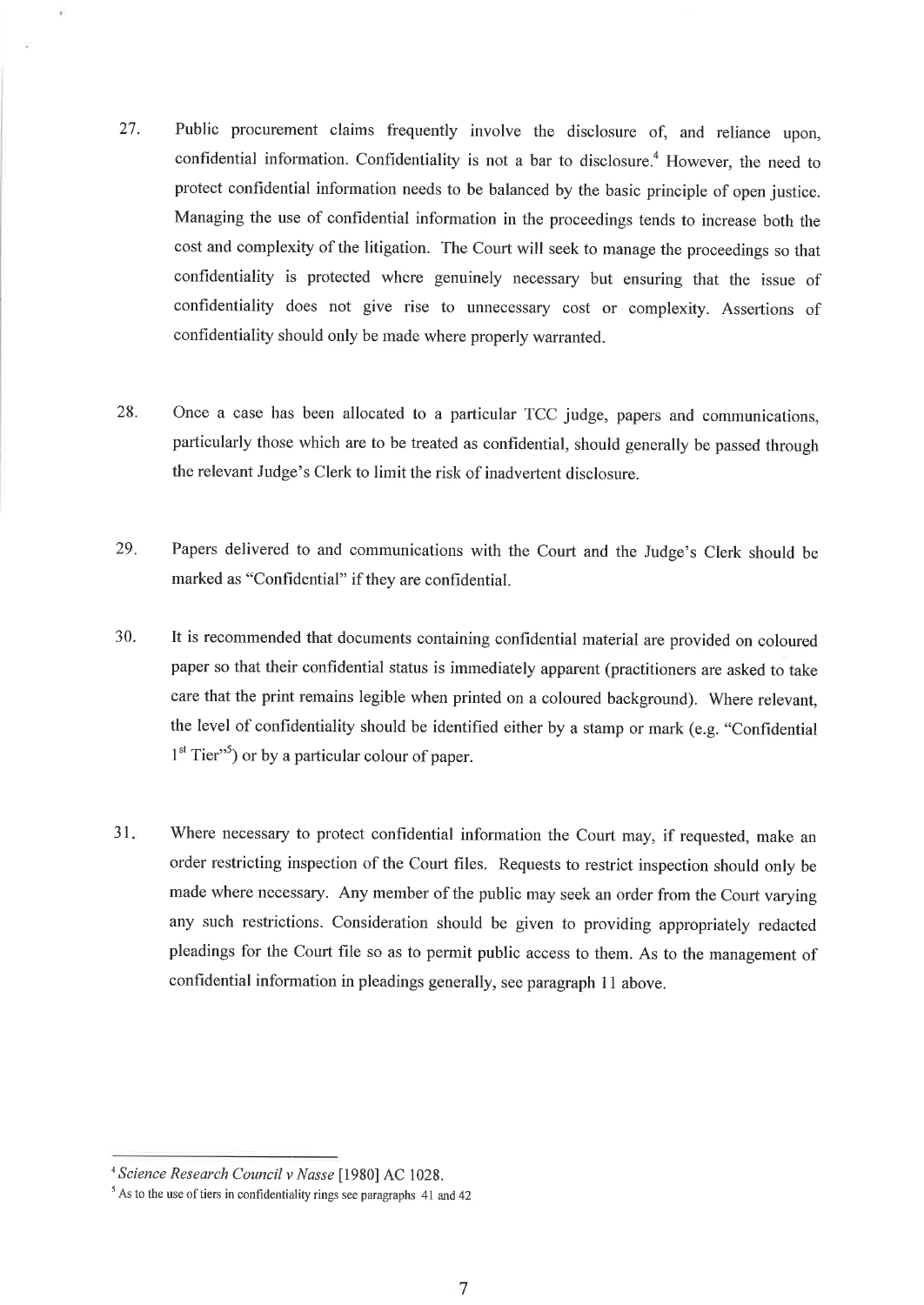# **Redactions**

32. Redaction of disclosed documents, statements or pleadings can be justified on the grounds that the redactions cover privileged and/or confidential material. In the latter case, redactions may be justified to enable documents to be more widely disclosable to people outside any confidcntiality rings. In suoh cases, a schedule should be preparecl which explains the justification for the redactions. The schedule should list the information in respect of which confidential treatment is claimed and the reasons for the claim for confidentiality. The schedule should contain two columns: the first giving the relevant page and paragraph reference (a line number should be added if there are a number of pieces of confidential informafion in one paragraph in the document concerned); and the second setting out the reasons for asserting confidentiality. For example:

| <b>Document Title</b>       |                                                                                                                                              |
|-----------------------------|----------------------------------------------------------------------------------------------------------------------------------------------|
| <b>Location in Document</b> | <b>Reason for assertion of confidentiality</b>                                                                                               |
| Page 15, paragraph 4.2      | The deleted material relates to ABC<br>Limited's confidential costs and prices<br>The information is in the nature of a business  <br>secret |

33. Save in exceptional circumstances or where redacted material is irrelevant, the Court should, at the appropriate stage, be provided with the redacted documents also in unredacted form with the redactions highlighted in a prominent colour which does not obscure the information beneath it, together with the schedule of redactions. This can be important on specific disclosure applications as well as at trial. Each page of the document must include the header ..CONTAINS CONFIDENTIAL INFORMATION".

# Confidentiality Rings and Undertakings

34. Confidentiality rings may be established where necessary to facilitate the disclosure of confidential information. A confidentiality ring comprises persons to whom documents containing confidential information may be disclosed on the basis of their undertakings to preserve confidentiality.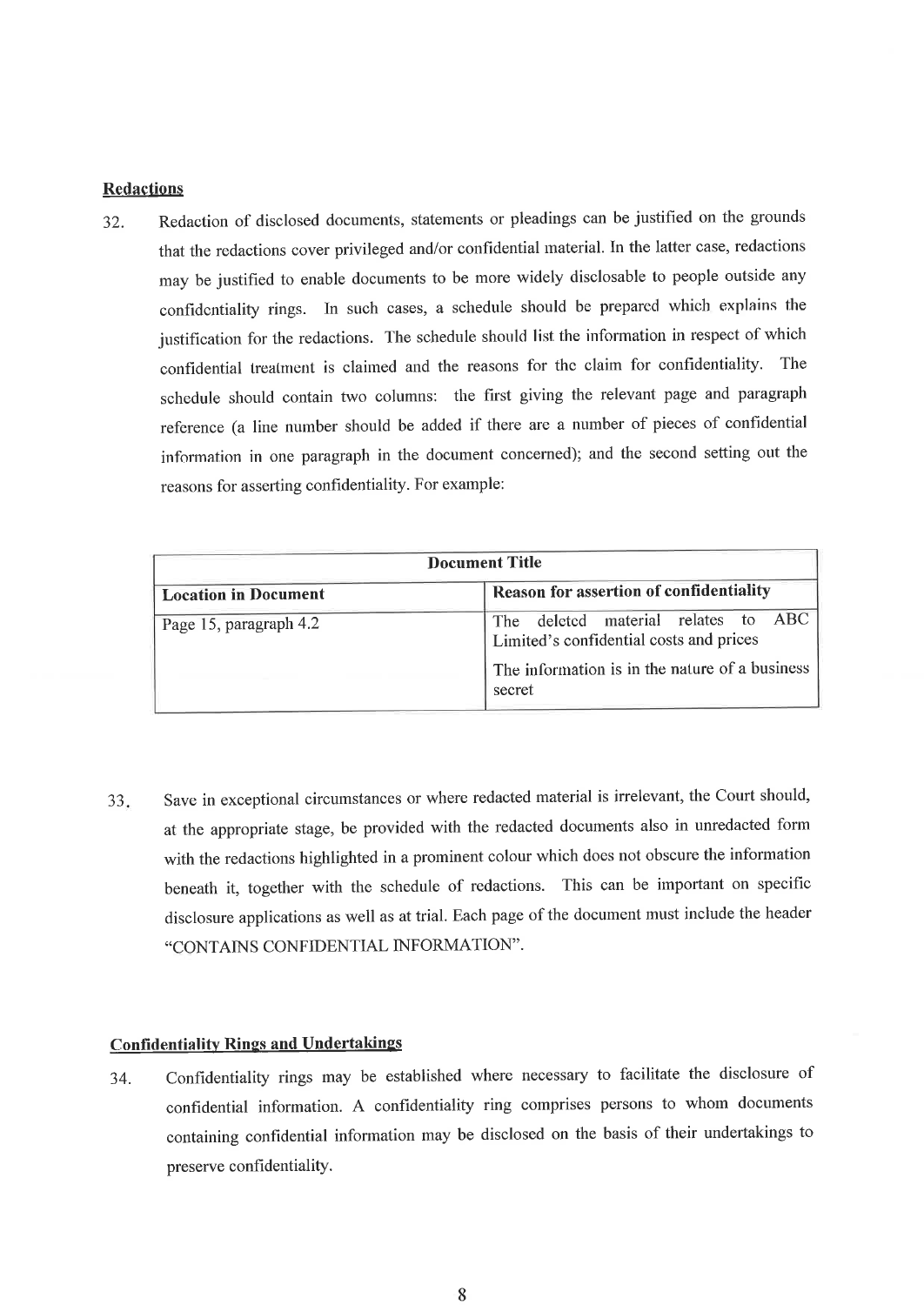- 35 It is highly desirable that any confidentiality ring is established as early as feasible. Agreements or proposals for confidentiality rings, their scope and limitations should be put before the Court at the first CMC or application for specific disclosure, whichever is earlier, with explanations as to why they are justified. The Court may make orders implementing, approving or amending the parties' agreements or proposals.
- 36. The terms of any confidentiality ring will depend on the circumstances of the particular case, including the matters in dispute and the nature of the material to be disclosed. Generally, however, it will be necessary to determine (1) who should be admitted to the ring and (2) the terms of the undertakings which any members of the ring may be required to give.
- $37.$ As to personnel, a party's external legal advisors (solicitors and counsel) will need to be admitted to any ring that is established.
- 38. Parties, and in particular the claimant, may also wish to include certain of their own ernployees in the ring, who may be in house lawyers or other personnel. This will usually be for the purpose of understanding material disclosed into the ring and/or for giving instructions to external lawyers.
- 39 Where a party proposes to admit an employee representative, and the ring contains material which is confidential to a commercial competitor of that party, relevant factors are likely to include that party's right to pursue its claim, the principle of open justice, the confidential nature of the document and the need to avoid distortions of competition and/or the creation of unfair advantages in the market (including any retender) as a result of disclosure.
- 40 In considering whether a particular person should be admitted to the ring, the Court will take account of his/her role and responsibilities within the organisation; the extent of the risk that competition will be distorted as a result of disclosure to them; the extent to which that risk can be avoided or controlled by restrictions on the terms of disclosure; and the impact that any proposed restrictions would have on that individual (for example by prohibiting them from participating in a re-tender or future tenders for a period of time).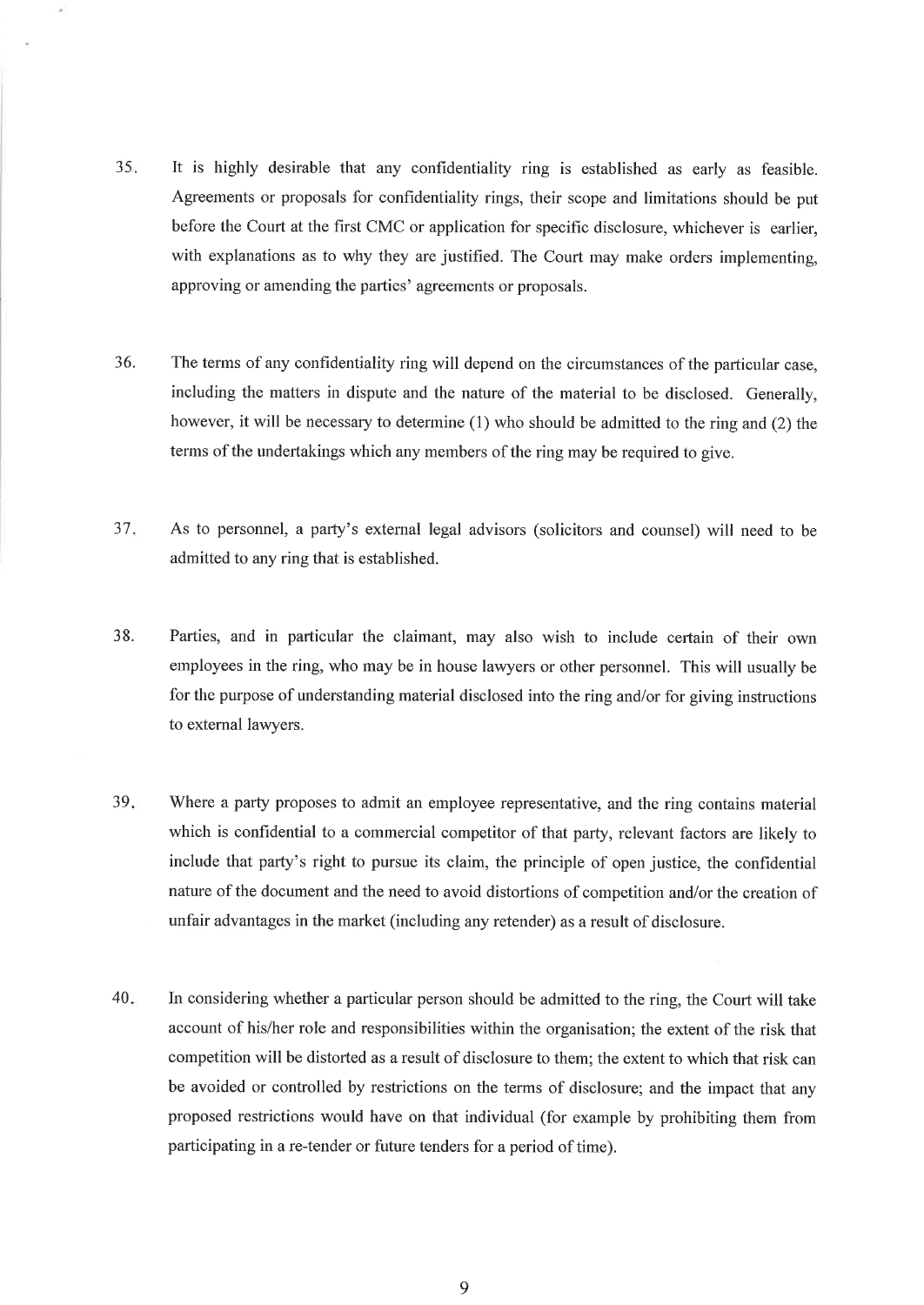- $41.$ In order to manage these risks employee representatives may be admitted to a confidentiality ring on different terms from external representatives. Ernployee representatives may also have access to some but not all of the material disclosed into the ring (for example, technical material but not pricing information). This is sometimes refered to as a "two tier" ring.
- 42 Under an alternative form of two tier ring, the external representatives of a party in the first tier may apply for an employee representative in the second tier to have access to a particular document or documents, whether in open fotm or partly redacted. One way of dealing with this is for notice to be given to any person affected by the proposed disclosure, identifying the document, the form in which its disclosure to members of the second tier is sought, and the reasons why disclosure to the second tier is sought, and for the person affected to consent or object within a fixed time. The person or persons affected may be the contracting authority and/or the owner of the confidential information. In cases subject to expedition the period for response may be short and, in appropriate cases, less than a working day. Two tier rings necessarily introduce additional cost and complexity and will need to be justified in the circumstances.
- 43 Other specialist advisors (such as accountants or those with other expertise) may also be admitted to the ring if that is demonstrated to be necessary, either in lieu of or in addition to employee representatives.<sup>6</sup>
- 44 As to the terms of disclosure, the Court will order that confidential documents, information or pleadings are only to be provided to members of the ring if undertakings are given to the Court. Such undertakings will preclude the use of the relevant material other than for the purposes of the proceedings and prevent disclosure outside the ring. They will also contain provisions controlling the terms on which confidential information must be stored and the making of copies, and requiring the receiving person to either return or destroy the documents in question, or render them practically inaccessible, at the conclusion of the proceedings.
- 45 Additional undertakings may be required, particularly where there are concerns that disclosure could have an impact on competition and/or any subsequent procurement. These may include terms:

 $6$  The provision of such advice is to be distinguished from acting as an expert witness.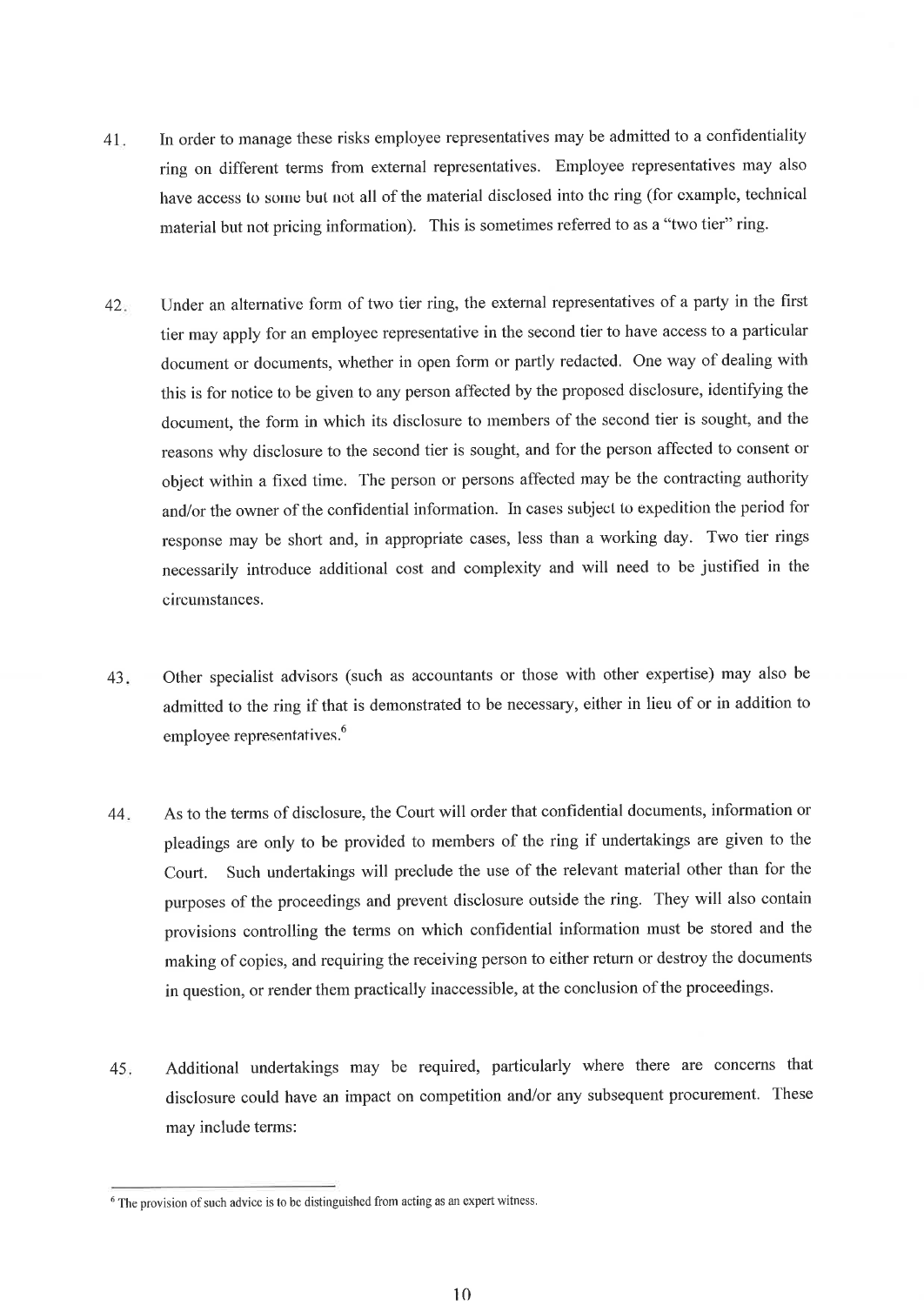- (l) Preventing ernployee representatives from holding copies of documents at their place of work and requiring them to inspect the material at a defined location (such as the offices of their external lawyers) ;
- Limiting the involvement of a recipient of a document in any re-procurement of the contract which is the subject of the litigation; (2)
- Limiting the role which a recipient can play in competitions for other similar contracts for a fixed period of time in a defined geographic area; and/or (3)
- Preventing the recipient from advising on or having any involvement in certain matters, again for a fixed period of time. (4)
- 46. Whilst the Court will give weight to the need to protect competition in the market, the more onerous the proposed restriction is, the more clearly it will need to be justified. Further, the terms of the ring will need to be workable taking account of the timetable for the litigation, including any order for expedition.
- <sup>47</sup> Confidentiality rings will also contain provisions which establish how confidential information is to be identified as such, and how claims to confidentiality may be challenged.
- 48. Where documents are disclosed into the ring in confidential form, further non-confidential versions of those documents should also be disclosed with necessary redactions.

### **Suspension lifting applications**

- 49. The Court can lift the statutory suspension that prevents the contracting authority from entering into the contract in question. The timing of the application is a matter for the applicant but, if urgency in placing the contract is to form part of any balance of convenience test, the application needs to be brought on expeditiously. However, enough time needs to be provided for the respondent to submit evidence and for there to be any evidence in reply before any hearing.
- If the Court orders that the suspension is to be lifted a stay of such an order will only be granted when it is appropriate to do so. The Court, if it considers that a stay is appropriate, and particularly when it has refused permission to appeal, will give consideration to a short 50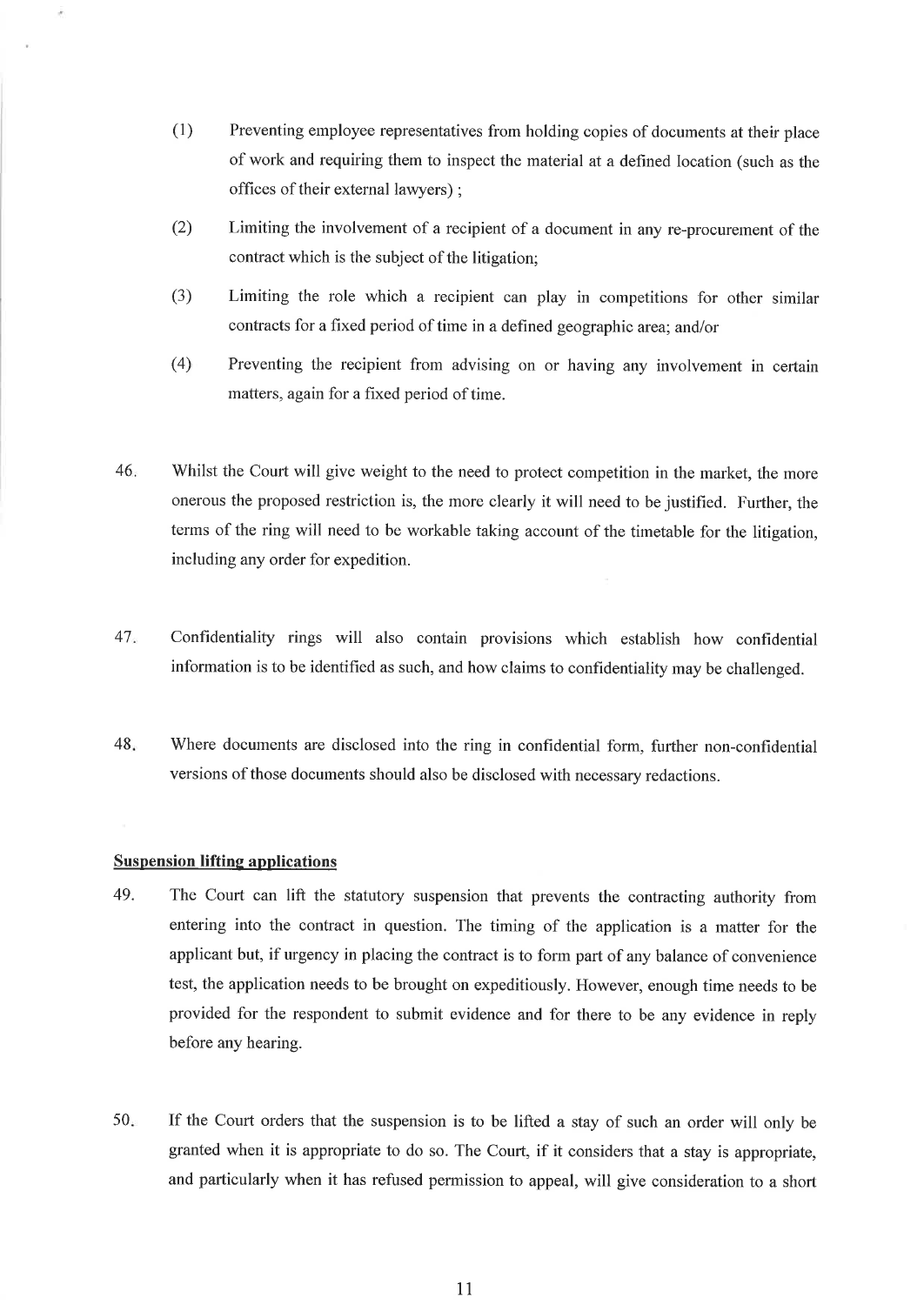stay of 1-2 working days to enable the applicant to seek expedited permission and to enable the Court of Appeal to set a timetable; such a stay will often be accompanied by <sup>a</sup> requirement that any application for permission or for an extended stay should be on notice to the other party, to enable it to make representations to the court of Appeal.

#### Interested Parties

- 51. Procurement claims frequently engage the interests of parties other than the claimant and the contracting authority ("interested parties"; in this protocol the term "interested party" is given a wider meaning than in CPR Part 54).
- <sup>52</sup> In particular, the successful bidder may be affected by the relief sought in a procurement claim, which typically claims an order setting aside the award decision in his favour. The successful bidder may also be affected by the disclosure of confidential information contained in his bid, as may other unsuccessful bidders.
- 53. Whilst an interested party may apply to become a full party to the proceedings, its interests can usually be considered and addressed by the Court without that being necessary.
- 54. The claimant and the defendant should take steps to ensure that an interested party is on notice of matters which affect its interests. It will often be appropriate for the defendant to ensure that other bidding parties are given such notice. However, particularly where applications are made as a matter of urgency, it may be appropriate for the claimant to ensure that the interested party has been given appropriate notice.
- 55. In order to allow an interested party to consider its position, it may be necessary to provide it with copies of any pleadings, redacted if necessary, any relevant application, supporting evidence and/or other relevant documentation.
- An interested party needs to apply to be represented (if it so wishes) as soon as practicable. A written application, which may take the form of a letter to the Court, should be sent to the Court and served on all litigation parties (and any other interested parties). The application should clearly indicate the scope of the interested party's proposed involvement. If the 56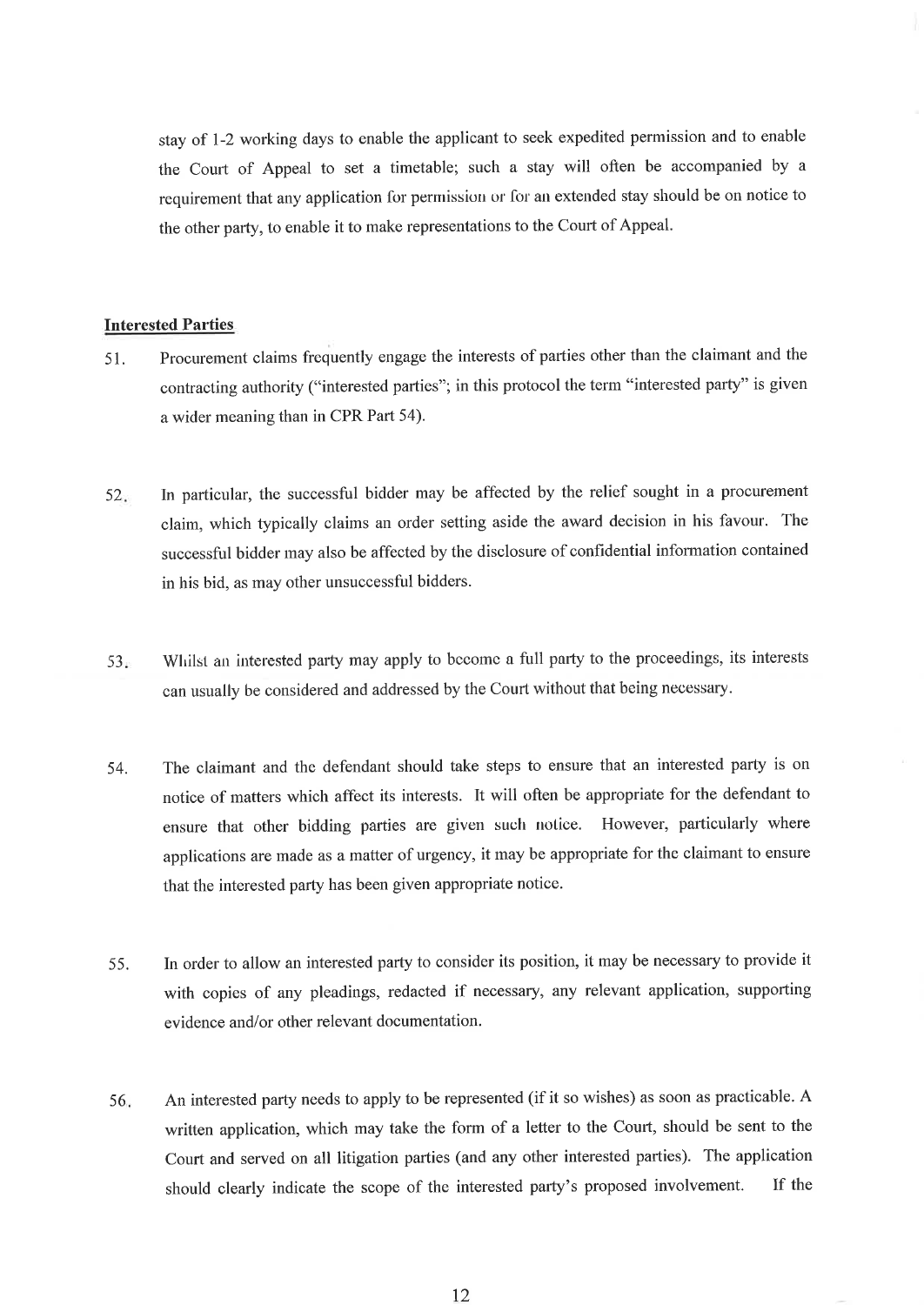interested party's involvement is agreed with the litigation parties, then that should be made clear in the application. In general, the Court will expect to hear from interested parties who are affected by an application or claim.

- 51 The Court may direct that an interested party is to be treated as a respondent to an application (CPR 23.1) but a direction to this effect is not essential, particularly in cases of urgency. The Court may order that an interested party is perrnitted or entitled to participate in particular applications, hearings or issues and/or may order that the involvement of the interested party is to be limited in defined respects.
- 58. If expedition so demands, the application for the interested party to be represented may be heard immediately before the relevant substantive application. However, earlier resolution is preferable to allow orderly preparation for hearings and the preparation of relevant evidence or submissions.
- 59 Attention is drawn to the requirement under Regulation 47F(3) of the Public Contracts Regulations (As Amended) 2006 and Regulation 94(3) of the Public Contracts Regulations 2015 to the requirement to give notice to the party to whom the contract was awarded in relation to claims for ineffectiveness.
- 60 Other interested parties who may express interest in procurement claims include sector regulators, competition authorities and/or sub-contractors, and the Court will give directions in relation to their involvement as appropriate.
- 61. An interested party can recover or be required to pay costs<sup>7</sup>.

### **Expedition**

- Article 1 of Directive 89/665/EC (as amended by Article 1 of Directive 2007/66/EC) requires member states to ensure that decisions taken by contracting authorities may be reviewed "as rapidly as possible". Particularly in cases where the automatic suspension has been maintained, and subject to the principles set out in paragraph 1.1.4 of this Guide, the TCC is 62.
- 

See e.g. Section 51(3) of the Senior Courts Act 1981 and Bolton Metropolitan District Council v The Secretary of State for the Environment [1995] 1 WLR 1176.